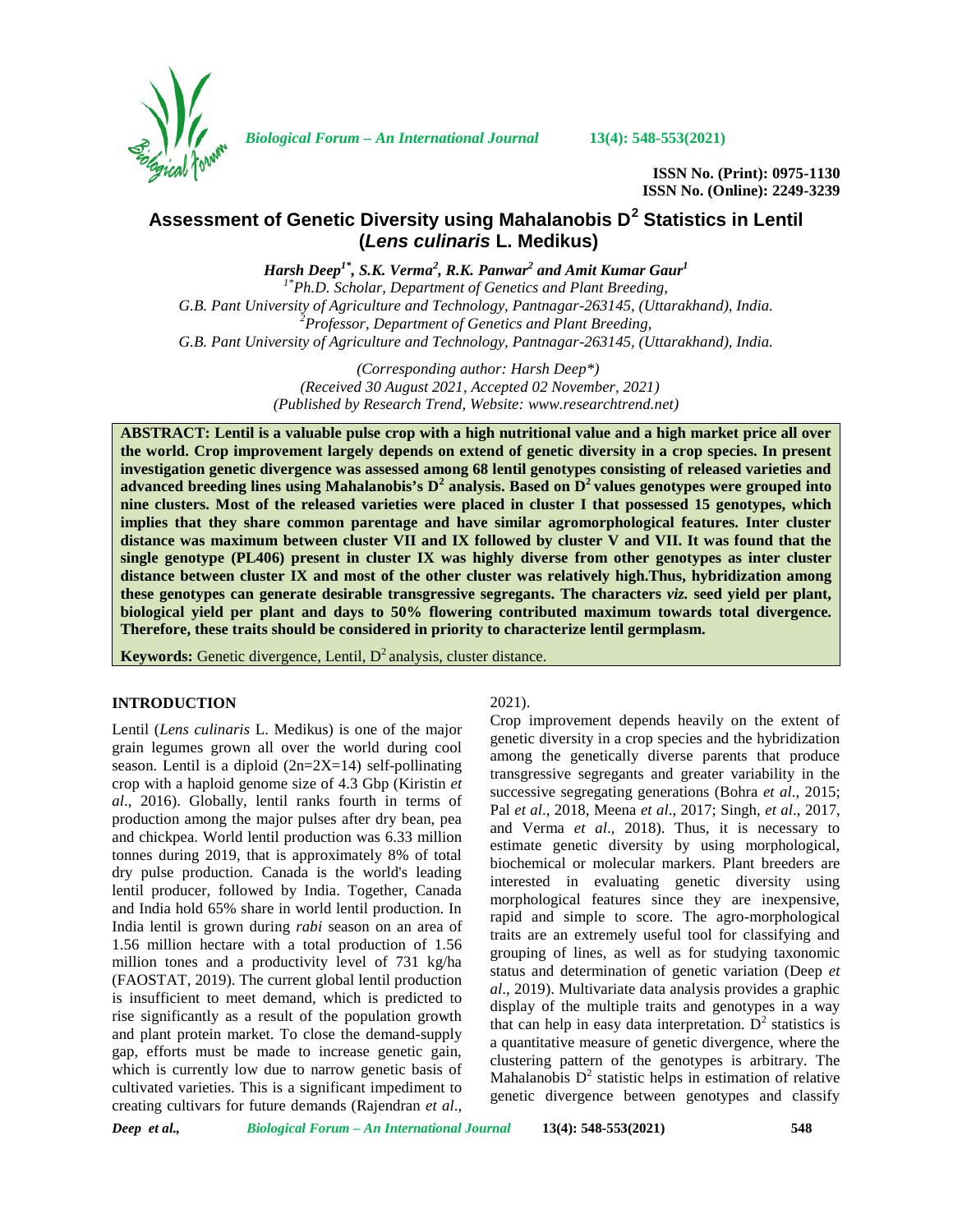them into homogenous groups or clusters. Tocher's method of grouping takes into account the full multidimensional space, even when the two canonical vectors justify high proportion of variation (Arunachalam, 1981). Considering the above points, the present study was undertaken to assess the genetic divergence among 68 genetically diverse genotypes of lentil using Mahalanobis  $D^2$  Statistics.

## **MATERIALS AND METHODS**

The present investigation comprising 68 genetically diverse genotypes of lentil was conducted in randomized complete block design (RCBD) with 3 replications during *Rabi* season of 2019-20 at Norman E. Borlaug, Crop Research Centre of the G. B. Pant University of Agriculture and Technology, Pantnagar  $(29.5^{\circ}$  N and  $79.3^{\circ}$  E), India. The test plot consisted of 2 rows of 4-meter length with row to row and plant to plant spacing of 22.5 cm and 4-5 cm, respectively. The recommended package of practices was followed for raising a normal and healthy crop. The observations were recorded on five randomly selected competitive plants of each genotype from each replication on characters *viz.,* plant height (cm), number of primary branches per plant, number of secondary branches per plant, number of pods per plant, 100-seed weight (g), seed yield per plant (g), biological yield per plant (g) and Harvest index (%). However, the data on number of days to 50 per cent flowering and number of days to maturity were recorded on whole plot basis. The seed diameter (mm) was calculated as average length of 10 seeds placed in a row measured in centimeter scale. The mean values over plants were subjected for statistical

analysis. Analysis of variance (ANOVA) for the observations recorded on different characteristics was carried out as per the standard procedure suggested by Panse and Sukhatme, (1995).Range for each character was worked out by depicting the lowest and highest values. The data collected on different characters was analyzed using 'Mahalanobis'  $D^2$  analysis to determine the genetic divergence among the genotypes (Mahalanobis, 1936). The grouping of genotypes into different clusters was done using the Tocher's method as described by Rao (1948). Dendrogram was prepared using Indostat software.

## **RESULTS AND DISCUSSION**

Knowledge of genetic diversity of germplasm is critical for active germplasm collection, conservation, documentation and utilization in crop improvement programme. In current investigation analysis of variance revealed highly significant differences among genotypes for all the characters studied indicating adequate genetic variability in the experimental material (Table 1). Presence of adequate amount of variability in material under investigation indicated the possibility of improvement in these characters by using suitable selection and hybridization program. The high amount of genetic variability for many of these traits has been earlier reported at morphological level (Ahamed *et al.* 2014, Chaudhary *et al*. 2017, Pandey *et al*. 2018 and Joshi *et al*., 2019); at biochemical level (Hammadi *et al*., 2021) and at genetic level (Sarvmeili *et al*., 2020; Chowdhury *et al*., 2020 and Dissanayake *et al.,* 2020).

| Sr. No. | <b>Parameter</b>                       | Mean   | Range         | Coefficient of variation (CV) | <b>Treatment MSS</b> |
|---------|----------------------------------------|--------|---------------|-------------------------------|----------------------|
| .,      | Number of days to 50% flowering        | 80.22  | 73.00-90.00   | 1.63                          | $32.78**$            |
| 2.      | Number of days to maturity             | 117.75 | 108.36-156.12 | 3.25                          | $47.33**$            |
| 3.      | Plant height (cm)                      | 29.59  | 19.31-48.21   | 10.51                         | 42.94**              |
| 4.      | Number of primary branches per plant   | 2.57   | $1.00 - 5.00$ | 20.54                         | $0.92**$             |
| 5.      | Number of secondary branches per plant | 4.57   | $2.00 - 9.00$ | 21.54                         | $6.05**$             |
| 6.      | Number of pods per plant               | 41.34  | 16.34-90.54   | 22.35                         | 648.47**             |
|         | Seed Diameter (mm)                     | 3.84   | $3.01 - 5.24$ | 6.93                          | $0.55**$             |
| 8.      | 100- seed weight $(g)$                 | 2.05   | $0.75 - 3.40$ | 15.94                         | $0.75**$             |
| 9.      | Biological yield per plant (g)         | 1.78   | $0.36 - 3.90$ | 14.30                         | $1.48**$             |
| 10.     | Seed yield per plant $(g)$             | 0.65   | $0.12 - 1.94$ | 16.75                         | $0.43**$             |
| 11.     | Harvest index (%)                      | 0.36   | $0.11 - 0.70$ | 23.26                         | $0.03**$             |

**Table 1: Treatment MMS, Mean and Range of traits under present investigation.**

\*\*=significant at 1%, \*=significant at 5%, MSS=Mean sum of squares

In the present study the genotypes were grouped into nine different clusters, indicating high genetic divergence among genotypes studied (Table 2). Apart from ecological and geographical diversity, this genetic divergence may be the result of a variety of processes such as shifting breeding material, genetic drift, natural variation, and artificial selection (Sirohi and Dar*,* 2009). Cluster I and Cluster II had the maximum number of genotypes *i.e*., 15 each followed by cluster III (12);

Cluster IV (10) and Cluster VIII (9). Cluster VI, VII and IX consisted only single genotype each (Fig. 1). It was observed that most of the cultivated released varieties viz. PL8, PL6, PL4, PL5, L4147, DPL15, PL 7 and LH 84-8 grouped together in the cluster I. These results indicated that the important released varieties in India share a narrow genetic base. Similar results were also reported earlier by Singh *et al*. (2005) and Khazaei *et al.,* (2016) in lentil.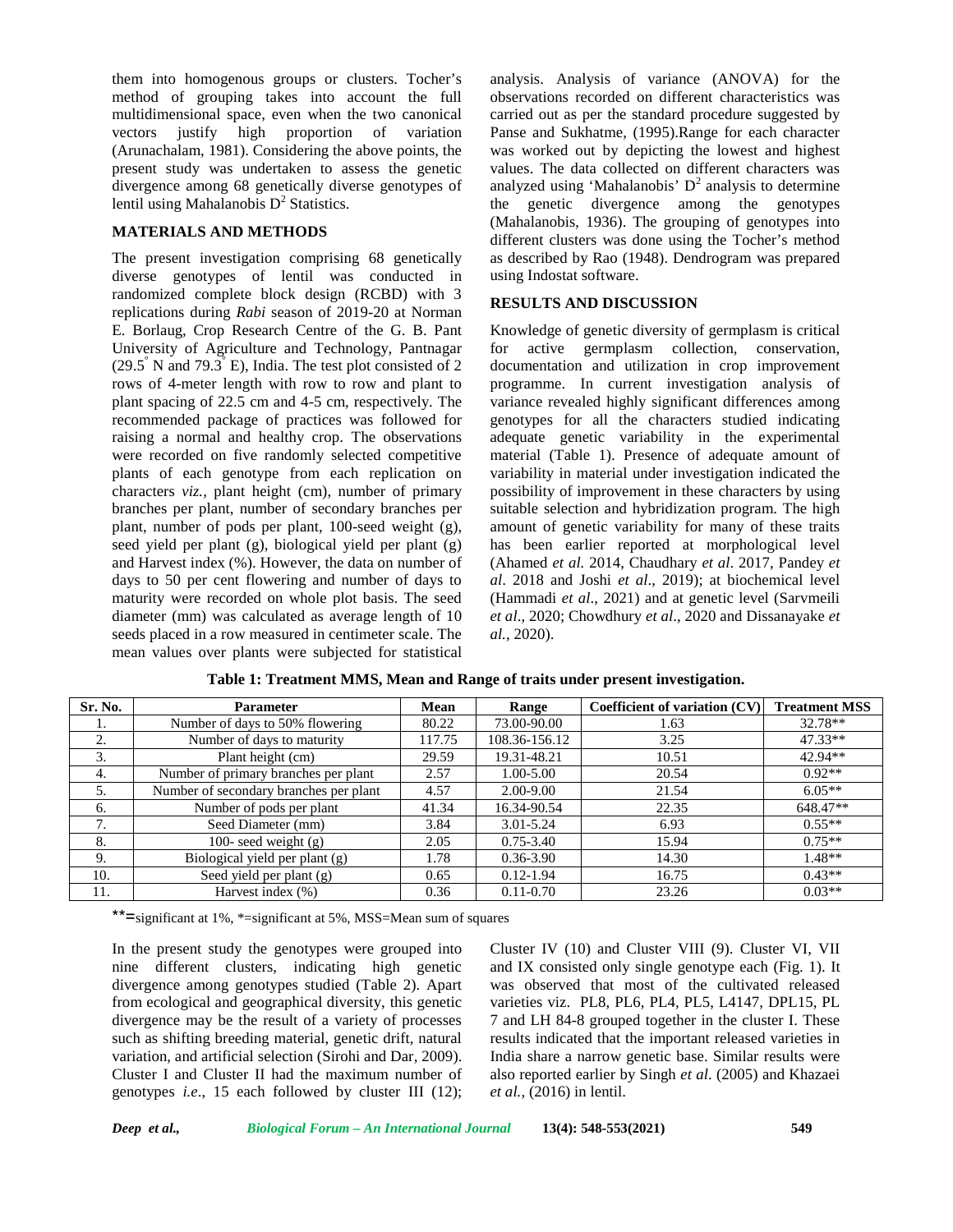| Sr. No.          | Number of genotypes | <b>Genotypes</b>                                                         |
|------------------|---------------------|--------------------------------------------------------------------------|
| Cluster 1        | 15                  | PL 075, PL 056, IC 201738, PL 7, PL8, PL6, DPL15, IC201675, PL5, LL986,  |
|                  |                     | LH 84-8, L422, PL-165, PL4, L4147                                        |
| <b>Cluster 2</b> | 15                  | PL 017, PL 010, PL 029, PL 024, PL639, PL038, LL864, IC201798,           |
|                  |                     | PL057, LL1161, PL157, LL1207, ILWL118, ILWL248, IPL406                   |
| Cluster 3        | 12                  | PL 073, KLS 218, IC201648, IC207709, L4188, FLIP96-51, IC201707, PL083,  |
|                  |                     | IC279032, PL424, PL038, ILWL 118                                         |
| <b>Cluster 4</b> | 10                  | K 75, PL 15, IC396889, LL931, L4076, LL699, PL153, PL01, IPL321, LL 1114 |
| Cluster 5        | 4                   | PL 17, LL875, PL234, IC 254371                                           |
| Cluster 6        |                     | LH07-26                                                                  |
| Cluster 7        |                     | DPL62                                                                    |
| <b>Cluster 8</b> | Q                   | DPL 58, PL046, PL030, LL931, LL1122, LL1208, L4710, PL107, LL1374        |
| <b>Cluster 9</b> |                     | PL <sub>406</sub>                                                        |

**Table 2: Clustering pattern among lentil genotypes.**



**Fig. 1.** Dendrogram showing the clustering pattern of different lentil genotypes.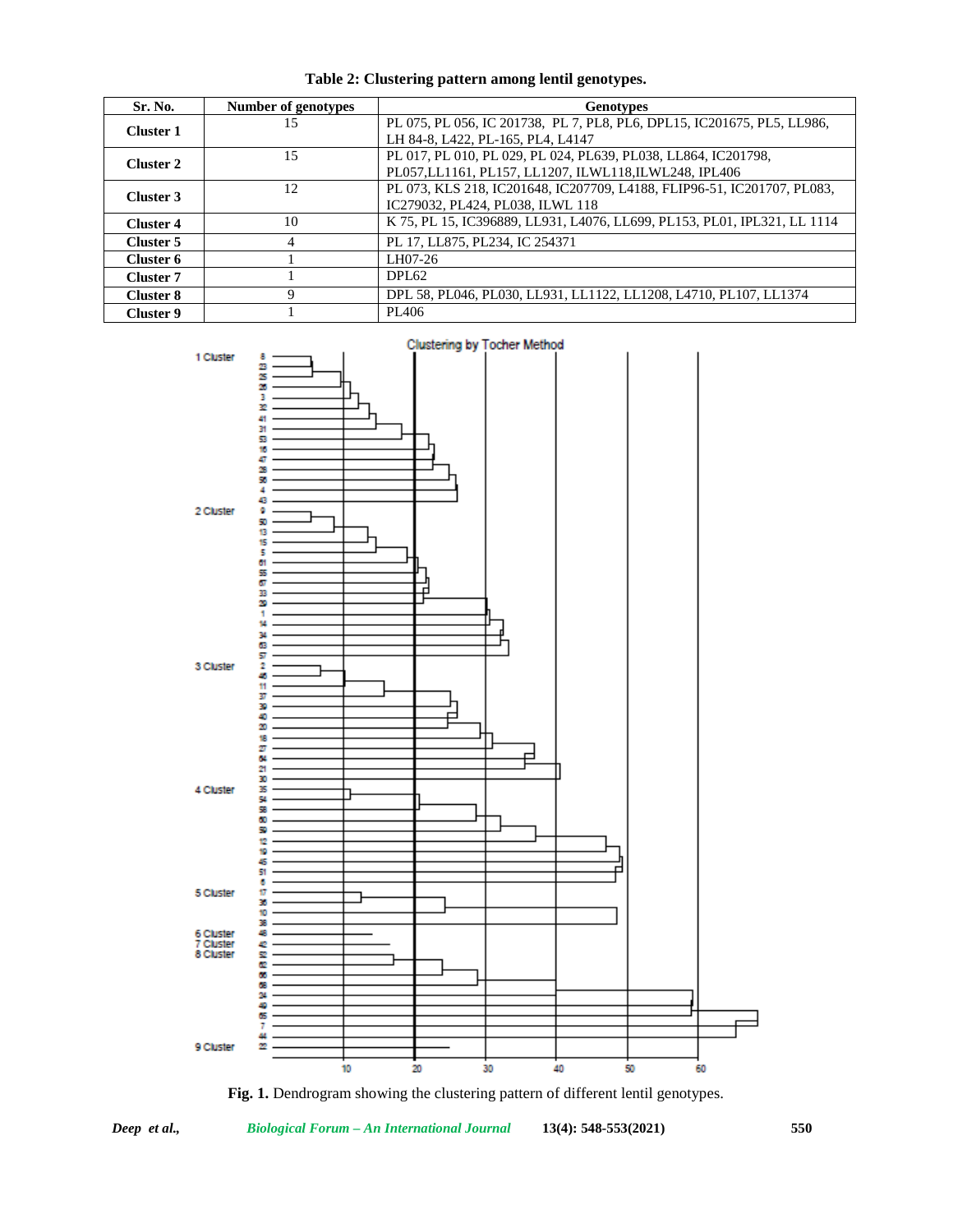A close perusal of Table 3 indicated that intra cluster distance ranged from 8.00 (cluster VIII) to zero (cluster VI, VII and IX). Maximum inter cluster distance was recorded between cluster VII and IX (18.32) which was followed by cluster V & VII (17.03) and cluster IV  $\&$ IX (15.63). A critical perusal of Table 3 further revealed that the single genotype (PL406) present in cluster IX was highly diverse as inter cluster distance between cluster IX and most of the other cluster was relatively higher. As there is maximum genetic distance between the cluster VII and IX, the varieties grouped in these clusters viz. DPL 62 and PL 406 can be hybridized together to produce maximum genetic diversity in  $F<sub>2</sub>$  generation to obtain desirable genotypes and transgressive segregants in segregating generations. Arunachalum (1981) observed that the more diverse the parents are within their overall limits of fitness, the greater are the chances of heterotic expression of  $F_1s$ and a broad spectrum of variability in segregating generations. Joshi *et al.,* (2019) and Chaudhary *et al*., (2017) also advocated creation of genetic diversity to obtain desirable progenies in lentil. Inter cluster distance was found minimum between cluster I and Cluster IV which indicates that genotypes present in these clusters were genetically least diverse and almost of the same genetic architecture.

A close view of Table 4 indicated the contribution of each character towards the total divergence. It is clear from the table that seed yield per plant contributed maximum towards the total divergence (27.88%) which was followed by biological yield per plant (22.52%), days to 50 % flowering (22.21 %) and seed diameter (10.80 %). Therefore, these traits should be considered on priority bases for characterization of germplasm. Rest of the characters contributed very less and the contribution of harvest index towards the total divergence was least (0.79).

| <b>Cluster</b>      | <b>Cluster I</b> | Cluster II | <b>Cluster III</b> | <b>Cluster IV</b> | <b>Cluster V</b> | Cluster VI |       | Cluster VII   Cluster VIII | <b>Cluster IX</b> |
|---------------------|------------------|------------|--------------------|-------------------|------------------|------------|-------|----------------------------|-------------------|
| Cluster I           | 4.76             |            |                    |                   |                  |            |       |                            |                   |
| Cluster II          | 6.71             | 5.40       |                    |                   |                  |            |       |                            |                   |
| Cluster III         | 8.00             | 10.98      | 5.92               |                   |                  |            |       |                            |                   |
| <b>Cluster IV</b>   | 6.84             | 7.07       | 10.90              | 7.02              |                  |            |       |                            |                   |
| <b>Cluster V</b>    | 9.91             | 13.05      | 7.25               | 12.03             | 6.82             |            |       |                            |                   |
| Cluster VI          | 5.89             | 6.66       | 7.41               | 8.26              | 10.24            | 0.00       |       |                            |                   |
| <b>Cluster VII</b>  | 9.37             | 6.54       | 14.20              | 9.52              | 17.03            | 9.05       | 0.00  |                            |                   |
| <b>Cluster VIII</b> | 8.69             | 7.83       | 11.05              | 9.96              | 13.65            | 6.86       | 8.41  | 8.00                       |                   |
| <b>Cluster IX</b>   | 12.30            | 15.54      | 7.81               | 15.63             | 8.97             | 12.03      | 18.32 | 15.00                      | 0.00              |

**Table 4: Contribution (%) of different characters towards total divergence.**

| Sr. No. | <b>Source</b>                          | <b>Times Ranked 1st</b> | <b>Percent contribution</b> |
|---------|----------------------------------------|-------------------------|-----------------------------|
|         | Number of days to 50% flowering        | 506                     | 22.21                       |
| 2.      | Number of days to maturity             | 40                      | 1.76                        |
| 3.      | Plant height (cm)                      | 36                      | 1.58                        |
| 4.      | Number of primary branches per plant   | 25                      | 1.10                        |
| 5.      | Number of secondary branches per plant | 112                     | 4.92                        |
| 6.      | Number of pods per plant               | 44                      | 1.93                        |
| 7.      | Seed Diameter (mm)                     | 246                     | 10.80                       |
| 8.      | 100- seed weight $(g)$                 | 103                     | 4.52                        |
| 9.      | Biological yield per plant (g)         | 513                     | 22.52                       |
| 10.     | Seed yield per plant (g)               | 635                     | 27.88                       |
| 11.     | Harvest index (%)                      | 18                      | 0.79                        |

Present finding regarding contribution of different characters towards total divergence are in perfect conformity with earlier findings of Chaudhary *et al.,* (2017) and Tyagi and Khan (2010). The diversity was also supported by the appreciable amount of variation among the cluster means for different characters (Table 5). Genotypes present in cluster I exhibited average value for all the studied traits. Cluster II possessed maximum mean value for seed diameter and had lowest value for harvesting index whereas, cluster III exhibited highest mean value for harvesting index. Cluster IV had lowest mean value for days to flowering and days to maturity suggesting that 10 genotypes present in this

cluster can be used in breeding program to develop short duration early maturity varieties of lentil. Cluster V having four genotypes possessed high mean value for primary branches per plant, secondary branches per plant, pods per plant, 100 seed weight, biological yield and seed yield. Cluster VII and VIII possessed genotypes those were late in maturity and low yielding. Single genotype (PL406) present in cluster IX showed high mean yield for seed yield, biological yield and harvesting index. Such confirmatory results were also obtained by Roy *et al*. (2013) and Ahamed *et al*. (2014).

*Deep et al., Biological Forum – An International Journal* **13(4): 548-553(2021) 551**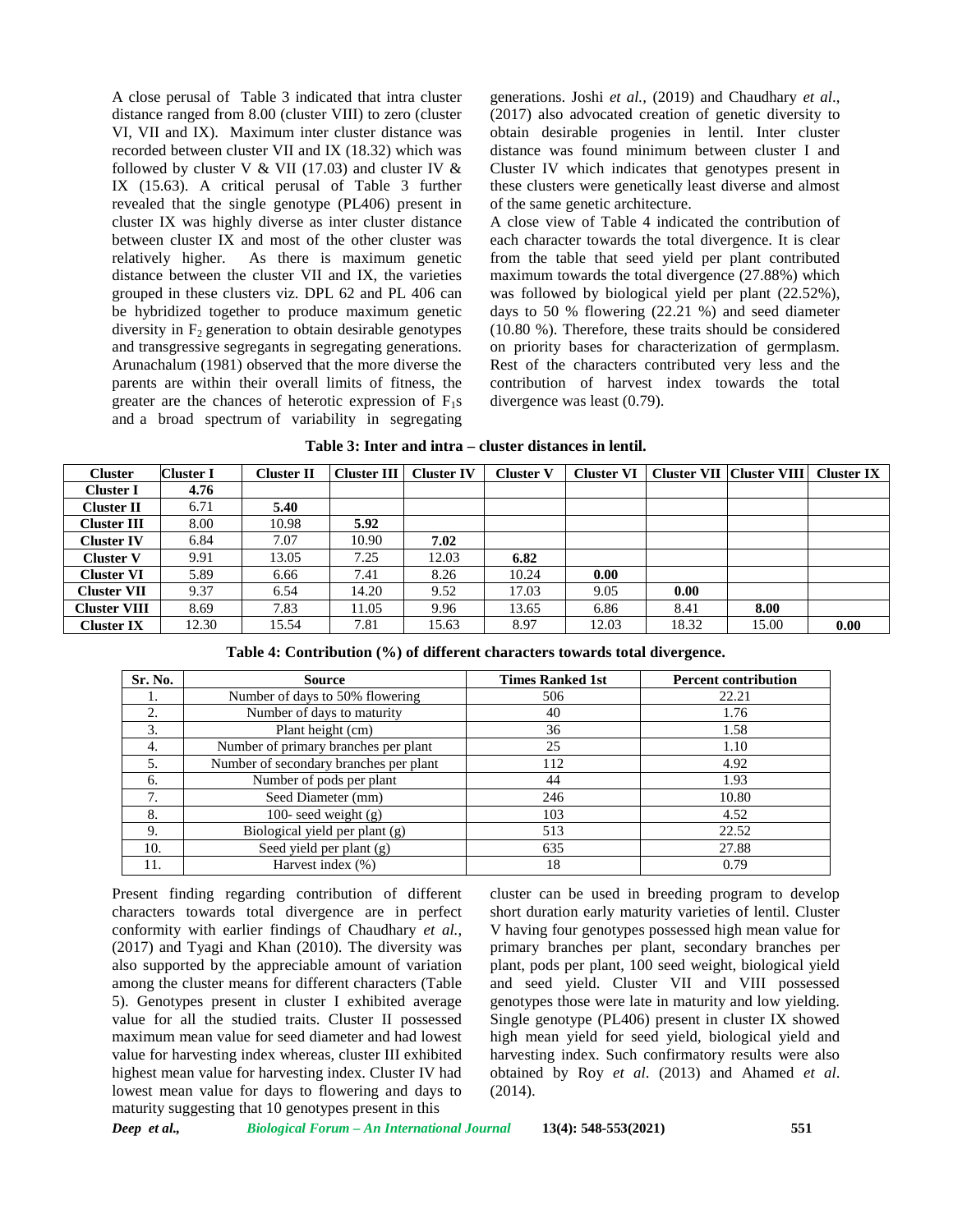|                     | <b>DTF</b> | <b>DTM</b> | PН    | <b>PBP</b> | <b>SBP</b> | <b>PPP</b> | SD.  | 100SW | <b>BYP</b> | <b>SYP</b> | HI   |
|---------------------|------------|------------|-------|------------|------------|------------|------|-------|------------|------------|------|
| Cluster I           | 79.40      | 16.24      | 30.84 | 2.58       | 4.76       | 38.49      | 3.55 | 1.73  | 1.64       | 0.65       | 0.40 |
| <b>Cluster II</b>   | 80.64      | 118.33     | 28.18 | 2.53       | 4.02       | 36.36      | 4.08 | 2.02  | . 25       | 0.32       | 0.26 |
| <b>Cluster III</b>  | 80.42      | 17.92      | 30.89 | 2.78       | 5.22       | 55.72      | 3.67 | 2.04  | 2.63       | 1.16       | 0.45 |
| Cluster IV          | 76.73      | 18.77      | 29.00 | 2.37       | 4.23       | 33.67      | 3.89 | 2.24  | 1.27       | 0.38       | 0.35 |
| Cluster V           | 76.33      | 12.00      | 31.92 | 2.75       | 5.83       | 59.83      | 4.02 | 2.56  | 2.92       | 1.20       | 0.42 |
| Cluster VI          | 83.00      | 119.67     | 33.00 | 3.33       | 3.33       | 43.33      | 4.03 | 2.20  | 1.80       | 0.78       | 0.44 |
| <b>Cluster VII</b>  | 84.67      | 122.67     | 27.33 | 2.00       | 4.67       | 29.00      | 3.94 | 1.54  | 0.47       | 0.14       | 0.36 |
| <b>Cluster VIII</b> | 85.15      | 19.93      | 27.56 | 2.56       | 4.00       | 31.85      | 4.06 | 2.32  | 1.75       | 0.54       | 0.30 |
| Cluster IX          | 82.67      | 16.00      | 30.00 | 2.00       | 7.00       | 85.00      | 3.33 | .38   | 3.37       | .57        | 0.46 |

**Table 5: Cluster means for different characters in lentil.**

DTF= Days to 50% flowering, DTM= Days to maturity, PH= Plant height (cm), PBP= Number of primary branches per plant, SBP= Number of secondary branches per plant, PPP= Number of pods per plant, SD=Seed diameter (mm), 100SW= 100-seed weight (g), SYP= Seed yield per plant (g), BYP= Biological yield per plant (g) and HI= Harvest index (%).

Crosses made between highly divergent parents can be the most valuable for improvement in agronomic characteristics and higher productivity (Fu *et al*., 2014). Parents for hybridization can be selected based on the inter cluster distance and per se performance of different genotypes with respect to different traits. Based on the above finding's genotypes PL 8, PL 6, DPL15, PL4 and L4147 from cluster I; PL 7 and IC 254371 from cluster V and genotype PL406 from cluster IX were identified as donor for high yielding ability and yield contributing traits like number of pods per plant, primary branches per plant and secondary branches per plant. Genotypes LL875 and PL234 present in cluster V were identified as a potential donor for early maturity and high yielding ability. Genotypes PL030, LL1374, L4710 and DPL 58 from cluster VIII; genotype K75 from cluster IV and genotype PL010 from cluster II were identified as potential donor for increasing seed diameter. Therefore, progenies derived from hybridization including these genotypes are expected to show wide spectrum of genetic variability and a greater scope for isolating transgressive segregants in the advanced generations.

#### **REFERENCES**

- Ahamed, K. U., Akhter, B., Islam, M. R., Humaun, M. R. & Alam M. J. (2014). Morphological characterization and genetic diversity in lentil (*Lens culinaris* medikus ssp. Culinaris) germplasm. *International Journal of Agricultural Research*, *Innovation and Technology, 4*(1): 70-76.
- Arunachalam, V. (1981). Genetic distance in plant breeding, *Indian J. Genet*., *41*: 23-27.
- Bohra, A., Bajpai, G. C. and Verma, S. K. (2015). Yield factor analysis in  $F_4$  and  $F_5$  progenies derived from interspecific hybridization between cultivated and wild pigeonpea [*Cajanus cajan* (L.) Millsp]. *Legume Research*, *38*(3): 303-307.
- Chaudhary, R., Verma, S.K., Panwar, R.K., Chourasiya, V.K. and Pandey, D. (2017). Morphological characterization of lentil (*Lens culinaris* Medikus.) varieties based on six qualitative traits. *Journal of Pharmacognosy and Phytochemistry, 6*(5): 1611-1615
- Chowdhury, M. M., Haque, M. A., Malek, M. A., Rasel, M., Molla, M. R., & Ahamed, K. U. (2020).

Morphological and SSR Marker Based Diversity Analysis of Lentil (*Lens esculenta*) Genotypes using Yield and Yield Contributing Characters. *Indian Journal of Agricultural Research, 54*(4); 40-51.

- Cubero J. I. (1981). Origin, taxonomy and domestication. In: Lentils, Webb C., Hawtin GC (eds).
- Deep, H., Arya, S., Kumari, P., Pahuja, S. And Tokas, J. (2019). Genetic parameters, correlation and path coefficient analysis for fodder yield and quality in forage sorghum. *Green Farming*, *10*(4): 12-18.
- Dissanayake, R., Braich, S., Cogan, N. O., Smith, K., & Kaur, S. (2020). Characterization of genetic and allelic diversity amongst cultivated and wild lentil accessions for germplasm enhancement. *Frontiers in Genetics*, *11*: p546.
- FAOSTAT. (2019). Statistical Database FAO. Source: *http://faostat. fao.org/.*
- Fu, D., Xiao, M., Hayward, A., Fu, Y., Liu, G., Jiang, G., *et al*. (2014). Utilization of crop heterosis: a review. *Euphytica*, *197*: 161–173.
- Hammadi, H., Hammouda-Bousbia, D. O. U. N. I. A., Chaib, G., & Tir, A. (2021). Genetic diversity in several genotypes of Algerian lentil using biochemical markers. *Journal of Biological Diversity*, *22*(6): 5-14.
- Joshi, M., Verma, S. K. and Singh, J. P. (2019). Genetic variability, path coefficient and genetic diversity analysis in lentil (*Lens culinaris* Medikus) genotypes. *Invertis Journal of Science & Technology*, *12*(1): 1- 7
- Khazaei, H., Caron, C. T., Fedoruk, M., Diapari, M., Vandenberg, A., Coyne, C. J., McGee, R. and Bett, K. E. (2016). Genetic diversity of cultivated lentil (*Lens culinaris* Medik.) and its relation to the World's agro ecological zones. *Frontiers in Plant Science*, *7*: 1093- 1099.
- Kiristin Bett, Crystal Chan, Andrew G. Sharpe, Douglas Cook, R. Varma Penmetsa, Peter Chang, Clarice J Coyne, Rebecca McGee, Dorrie Main, Jaroslav Dolezel, David Edwards, Sukhjiwan Kaur, Shiv Kumar Agrawal, Sripada M. Udupa, Albert Vandenberg. (2016). *The Lentil Genome – from the sequencer to the field*. Marrakesh, Morocco.
- Mahalanobis, P. C. (1936). On the generalized distance in statistics. National Institute of Science of India.
- Meena, S. S., Verma, S. K., Chaudhary, R. Panwar, R. K. and Singh, J. P. (2017). Genetic variability and interrelationship among yield contributing characters in advance lines of pigeonpea (*Cajanus cajan* (L.) Millsp.) grown at different altitudes. *Chemical Science*